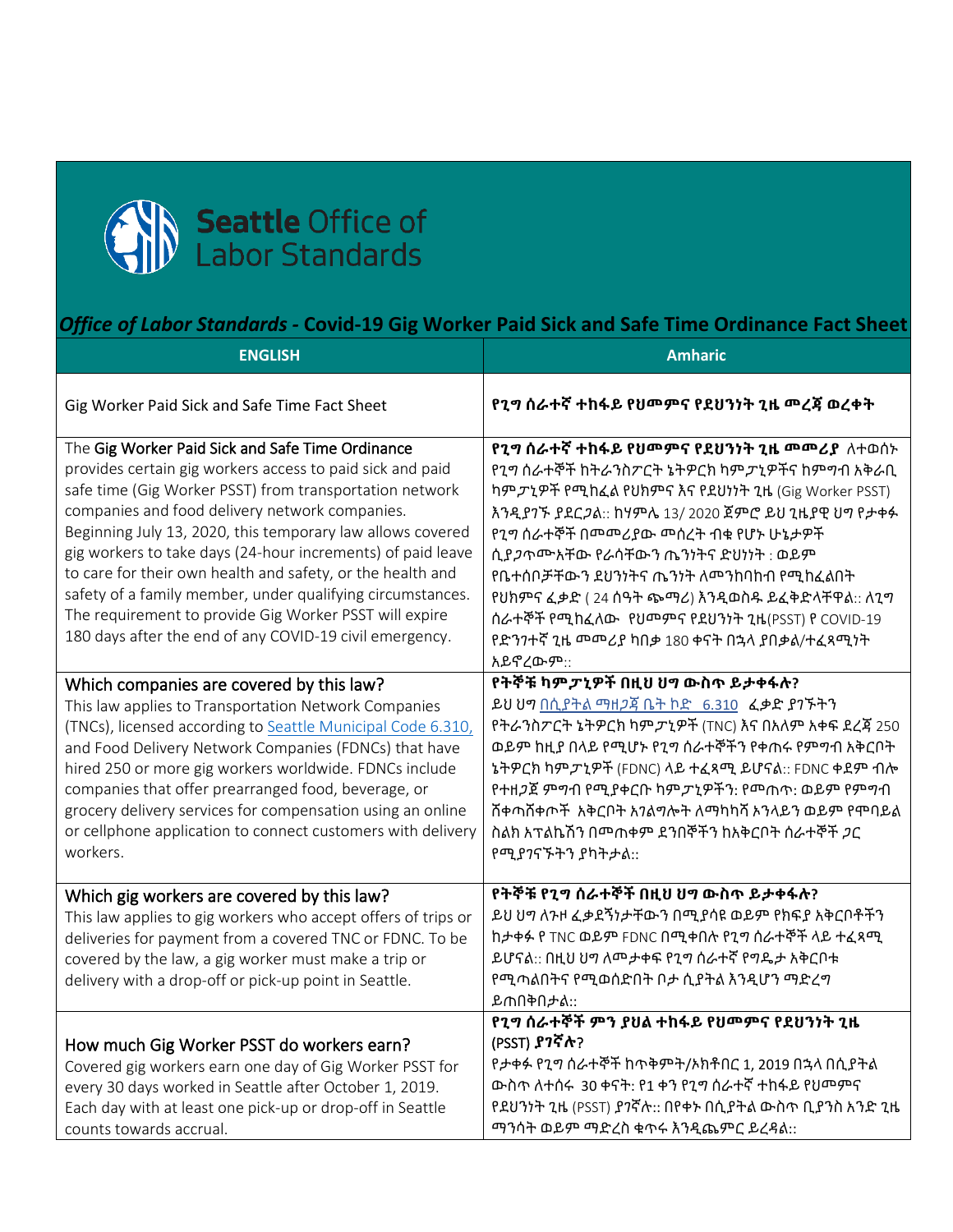| Hiring entities also have the option to provide five days of<br>Gig Worker PSST, instead of calculating the standard<br>accrual, for the period between October 1, 2019 and July<br>13, 2020. Gig workers can consult their company's Gig<br>Worker PSST policy, or their monthly accrual notifications,<br>to find out which calculation applies to them.<br>Hiring entities must notify covered gig workers of their<br>accrued, reduced and available balance of Gig Worker PSST<br>at least once a month.                                                                                                                                                                                                                                                                                                                                                                                                                                                                                                                                                                                                     | የ 5 ቀናት የጊግ ሰራተኞች PSST ለመስጠት መደበኛውን ተጨማሪ ሰዓት<br>ከማስላት ይልቅ ከ ኦክቶበር 1, 2019 እስከ ጁላይ 13, 2020 ላለው ጊዜ<br>እንደ አማራጭ ሌሎች አካላትን መቅጠር ይቻላል:: የጊግ ሰራተኞች<br>የትኛው ስሌት በእነርሱ ላይ እንደሚሰራ ለማወቅ የካምፓኒያቸውን<br>የጊግ ሰራተኛ PSST ፖሊሲ ወይም ወርሃዊ የክምችት<br>ማስታወቂያዎቻቸውን ማየት ይችላሉ::<br>የተቀጠሩ አካላት የግዴታ የታቀፉ የጊግ ሰራተኞችን የተከማቸላቸውን :<br>የተቀነሰውን እና ያለውን (ቀሪውን) የጊግ ሰራተኛ PSST ቢያንስ በወር<br>አንድ ጊዜ ሊያሳውቋቸው ይንባል::                                                                                                                                                                                                                                                                                                                                                                                                                              |
|-------------------------------------------------------------------------------------------------------------------------------------------------------------------------------------------------------------------------------------------------------------------------------------------------------------------------------------------------------------------------------------------------------------------------------------------------------------------------------------------------------------------------------------------------------------------------------------------------------------------------------------------------------------------------------------------------------------------------------------------------------------------------------------------------------------------------------------------------------------------------------------------------------------------------------------------------------------------------------------------------------------------------------------------------------------------------------------------------------------------|--------------------------------------------------------------------------------------------------------------------------------------------------------------------------------------------------------------------------------------------------------------------------------------------------------------------------------------------------------------------------------------------------------------------------------------------------------------------------------------------------------------------------------------------------------------------------------------------------------------------------------------------------------------------------------------------------------------------------------------------------------------------------------------------------------------|
| How much does a worker get paid for a day of Gig<br><b>Worker PSST?</b><br>Gig workers are paid for PSST based on their "average daily<br>compensation," calculated by the following steps:<br>Determine the gig worker's highest-earning<br>1.<br>calendar month since October 1, 2019, only looking at<br>days with work (at least one pick-up or drop-off) in Seattle.<br>Include all payments, bonuses, commissions, and tips.<br>Calculate the average earnings for days worked in<br>2.<br>Seattle in that highest-earning calendar month. Take the<br>total earnings and divide by the number of days.                                                                                                                                                                                                                                                                                                                                                                                                                                                                                                     | ለአንድ ቀን የጊግ ሰራተኛ PSST ሰራተኛው ምን ያህል ይከፈለዋል?<br>የጊግ ሰራተኞች ለ PSST የሚከፈላቸው " በአማካይ በቀን ያገኙት ድነማ"<br>በሚከተሉት ደረጃዎች ተሰልቶ ነው:-<br><u>የጊግ ሰራተኛው ከኦክቶበር 1 2019 ጀምሮ ከፍተኛ ክፍያ</u><br>1.<br>ያንኘበትን ወር መወሰን: በሲያትል ውስጥ (ቢያንስ አንድ ጊዜ ያነሳበትንና<br>ያወረደበትን) ቀናት ብቻ በመመልከት: ሁሉንም ክፍያዎች: ንርሻዎችን :<br>ኮሚሽኖችንና ቲፖችን ያካትቱ::<br><u>በሲያትል ለተሰራ ከፍተኛ ክፍያ በተንኝበት ወር ለተሰሩ ቀናት</u><br>2.<br><u>አማካይ ንቢውን ያስሉ:</u> : አጠቃላይ ንቢውን ወስደው ለቀናቱ ቁጥር<br>ያካፍሉ::                                                                                                                                                                                                                                                                                                                                                                                    |
| When can a gig worker use Gig Worker PSST?<br>A gig worker can start using Gig Worker PSST after they<br>have accrued their first day, if they have worked for the<br>hiring entity in Seattle within the previous 90 days. A gig<br>worker can use paid sick and safe time to care for<br>themselves or a family member under the following<br>circumstances:<br>For care related to mental or physical illness, injury<br>$\bullet$<br>or health condition, medical appointment, or<br>preventive medical care;<br>When the hiring entity has suspended or<br>discontinued operations by order of a public<br>official to limit exposure to an infectious agent,<br>biological toxin, or hazardous material;<br>When a gig worker's family member's school or<br>place of care has been closed;<br>When the hiring entity has reduced, suspended, or<br>otherwise discontinued operations for any health-<br>or safety-related reason; or<br>For reasons related to domestic violence, sexual<br>$\bullet$<br>assault or stalking that affect the gig worker or the<br>gig worker's family or household member. | የጊግ ሰራተኛ የጊግ ሰራተኛን PSST ሊጠቀም የሚችለው <b>መ</b> ቼ<br>ነው?<br>የጊግ ሰራተኛ ባለፉት 90 ቀናት ውስጥ በሲያትል ውስጥ ለቀጣሪ አካል<br>የሰራ ከሆነና የመጀመሪያው ቀን ከተጠራቀመለት በኋላ የጊግ ሰራተኛን<br>PSST መጠቀም መጀመር ይችላል:: የጊግ ሰራተኛ ተከፋይ የህመምና<br>የደሀንነት ጊዜን እራሳቸውን ለመንከባከብ ወይም በሚከተሉት<br>ሁኔታዎች የቤተሰብ አባላትን ለመንከባከብ መጠቀም ይችላሉ::<br>የአእምሮ ወይም የአካል ህመምን ለመታከም: የአካል ንዳት<br>ወይም የጤና ሁኔታ: ለህክምና ቀጠሮ: ወይም ለመከላከያ<br>ህክምና ክትትል<br>• የቀጣሪው አካል ሲታንድ ወይም በመንግስት ባለስልጣን<br>ትዕዛዝ ለታመመ ሰራተኛ :ባዮሎጂያዊ መርዛማነት: ወይም<br>አደንኛ የሆነ ማቴሪያል የመ <i>ጋ</i> ለጥን ሁኔታ ለመቀነስ ሲባል<br>ስራውን እንዲያቆም ሲደረግ:<br>የጊግ ሰራተኛ የቤተሰብ አባል ት/ቤት ወይም የእንክብካቤ ቦታ<br>$\bullet$<br>ሲዘ <i>ጋ</i> :<br>የቀጣሪ አካል ሲቀንስ:ሲታንድ: አለበለዚያም በማናቸውም<br>ከጤና እና ደህንነት ጋር በተያያዙ ንዳዮች ምክንያት ስራውን<br>ሲያቋርጥ; ወይም<br>በቤት ውስጥ ጥቃት : ጾታዊ ትንኮሳ: ወይም የጊግ ሰራተኛ<br>ወይም ቤተሰቡን ወይም ከቤተሰብ አባላት እ <i>ገዳ ጋ</i> ር በሚ <i>ገ</i> ናኙ<br>ምክንያቶች |
| If a gig worker requests more than three consecutive days<br>of Gig Worker PSST, a hiring entity may request reasonable<br>information to verify that a gig worker is taking leave for a<br>covered reason. The hiring entity cannot inquire about the                                                                                                                                                                                                                                                                                                                                                                                                                                                                                                                                                                                                                                                                                                                                                                                                                                                            | የጊግ ሰራተኛ ከሶስት ተከታታይ ቀናት በላይ የጊግ ሰራተኛን PSST<br>የሚጠይቅ ከሆነ : ቀጣሪው አካል የጊግ ሰራተኛው ለተንቢው ምክንያት<br>ፈቃድ መጠየቁን ለማረ <i>ጋገ</i> ጥ አሳማኝ መረጃ እንዲያቀርብ ሊጠይቀው                                                                                                                                                                                                                                                                                                                                                                                                                                                                                                                                                                                                                                                                 |